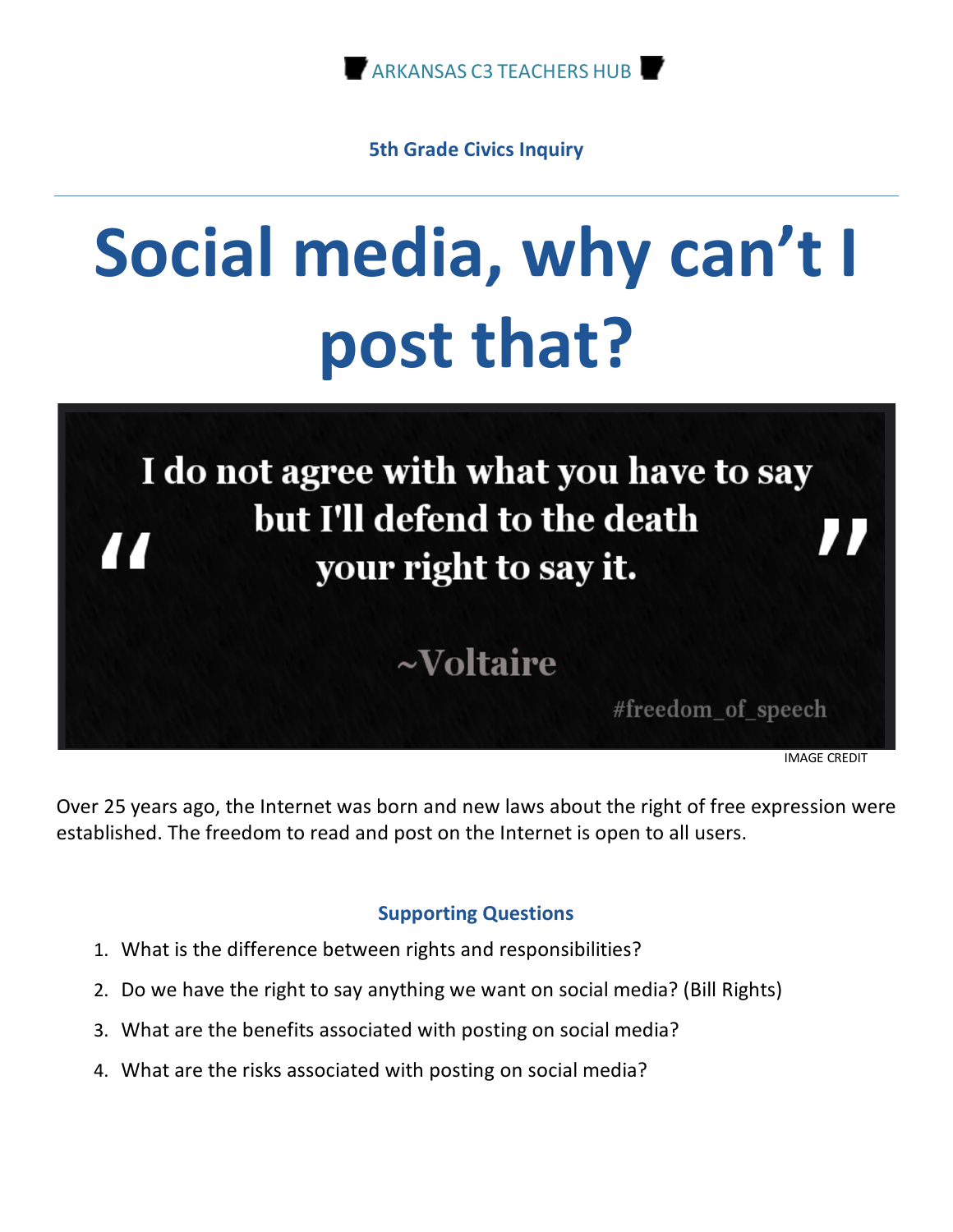

# **5th Grade Civics Inquiry**

| Social media, why can't I post that?                                                                                                                                                                                                                          |                                                                                                                                                                                                                                                                                           |                                                                                                                                                                                                                                                                                                                                                                        |                                                                                                                                                                                                                                                                                                                                                                                       |  |
|---------------------------------------------------------------------------------------------------------------------------------------------------------------------------------------------------------------------------------------------------------------|-------------------------------------------------------------------------------------------------------------------------------------------------------------------------------------------------------------------------------------------------------------------------------------------|------------------------------------------------------------------------------------------------------------------------------------------------------------------------------------------------------------------------------------------------------------------------------------------------------------------------------------------------------------------------|---------------------------------------------------------------------------------------------------------------------------------------------------------------------------------------------------------------------------------------------------------------------------------------------------------------------------------------------------------------------------------------|--|
| <b>Arkansas Social</b><br><b>Studies Standards</b>                                                                                                                                                                                                            | C.2.5.1 Evaluate various ways of fostering citizenship and civic virtues                                                                                                                                                                                                                  |                                                                                                                                                                                                                                                                                                                                                                        |                                                                                                                                                                                                                                                                                                                                                                                       |  |
| <b>Staging the</b><br><b>Compelling Question</b>                                                                                                                                                                                                              | Respond to the following question in a journal entry then discuss: Have you ever said something you<br>wished you could take back?                                                                                                                                                        |                                                                                                                                                                                                                                                                                                                                                                        |                                                                                                                                                                                                                                                                                                                                                                                       |  |
| <b>Supporting Question 1</b>                                                                                                                                                                                                                                  | <b>Supporting Question 2</b>                                                                                                                                                                                                                                                              | <b>Supporting Question 3</b>                                                                                                                                                                                                                                                                                                                                           | <b>Supporting Question 4</b>                                                                                                                                                                                                                                                                                                                                                          |  |
| What is the difference<br>between rights and<br>responsibilities?                                                                                                                                                                                             | Do we have the right to say<br>anything we want on social<br>media?                                                                                                                                                                                                                       | What are the benefits<br>associated with posting on<br>social media?                                                                                                                                                                                                                                                                                                   | What are the risks<br>associated with posting on<br>social media?                                                                                                                                                                                                                                                                                                                     |  |
| <b>Formative Performance</b><br><b>Task</b>                                                                                                                                                                                                                   | <b>Formative Performance</b><br><b>Task</b>                                                                                                                                                                                                                                               | <b>Formative Performance</b><br><b>Task</b>                                                                                                                                                                                                                                                                                                                            | <b>Formative Performance</b><br><b>Task</b>                                                                                                                                                                                                                                                                                                                                           |  |
| Create a graphic organizer<br>comparing the definitions<br>of rights and<br>responsibilities.                                                                                                                                                                 | Create an infographic or<br>poster describing rights and<br>limits on speech.                                                                                                                                                                                                             | Discuss in a Socratic Circle<br>the benefits of social<br>media.                                                                                                                                                                                                                                                                                                       | Write a persuasive<br>paragraph describing why<br>using social media can be<br>harmful.                                                                                                                                                                                                                                                                                               |  |
| <b>Featured Sources</b>                                                                                                                                                                                                                                       | <b>Featured Sources</b>                                                                                                                                                                                                                                                                   | <b>Featured Sources</b>                                                                                                                                                                                                                                                                                                                                                | <b>Featured Sources</b>                                                                                                                                                                                                                                                                                                                                                               |  |
| Source A: Definition of<br>rights from Dictionary.com<br>Source B: Definition of<br>responsibilities from<br>Dictionary.com<br><b>Source C: Information</b><br>about rights and<br>responsibilities from US<br>Citizenship and<br><b>Immigration Services</b> | Source A: The Bill of Rights<br>from the Bill of Rights<br>Institute<br><b>Source B: How Free Speech</b><br>and Social Media Fit<br><b>Together</b><br>Source C: Article from the<br>Administrative Office of the<br>U.S. Courts, "U. S. Courts<br><b>What Does Free Speech</b><br>Mean?" | Source A: Blog post from<br>Elizabeth Press at Dell<br>Computers, "The<br><b>Workplace Benefits of an</b><br><b>Active Social Media Life"</b><br>Source B: Blog post from IG<br><b>Reviews, The Positive</b><br><b>Effects of Social Media on</b><br><b>Teens</b><br>Source C: Article from CNN,<br>"The upside of selfies:<br>Social media isn't all bad for<br>kids" | <b>Source A: Article from the</b><br><b>Baltimore Sun, "Studies</b><br>send mixed messages on<br>influence of social media on<br>teens"<br>Source B: Blog post from<br>The Conversation, "Online<br>posting can have very<br>serious consequences"<br><b>Source C:</b> Article from the<br>Associate Press,<br>Cyberbullying could be<br>increasing teen suicide<br>rates, study says |  |

| <b>Summative</b><br><b>Performance</b><br><b>Task</b> | ARGUMENT Construct an argument (e.g., detailed outline, poster, essay) that discusses the compelling<br>question, Social media, why can't I post that? using specific claims and relevant evidence from current sources<br>while acknowledging competing views.                                                                |  |
|-------------------------------------------------------|--------------------------------------------------------------------------------------------------------------------------------------------------------------------------------------------------------------------------------------------------------------------------------------------------------------------------------|--|
|                                                       | EXTENSION Students will create a presentation (visual, electronic) to teach other students ways to be more<br>conscious of what they post on social media in which they show how some social media posts can be hurtful to<br>others and what to do when they see/read hurtful posts on social media.                          |  |
| <b>Taking</b><br><b>Informed</b><br><b>Action</b>     | UNDERSTAND Social media posts can hurt other people and we are responsible for our actions and words.<br>ASSESS Students will be able to revise social media posts so as to limit harmful words, phrases, and language.<br>ACT Students will design a public service announcement that encourages positive social media usage. |  |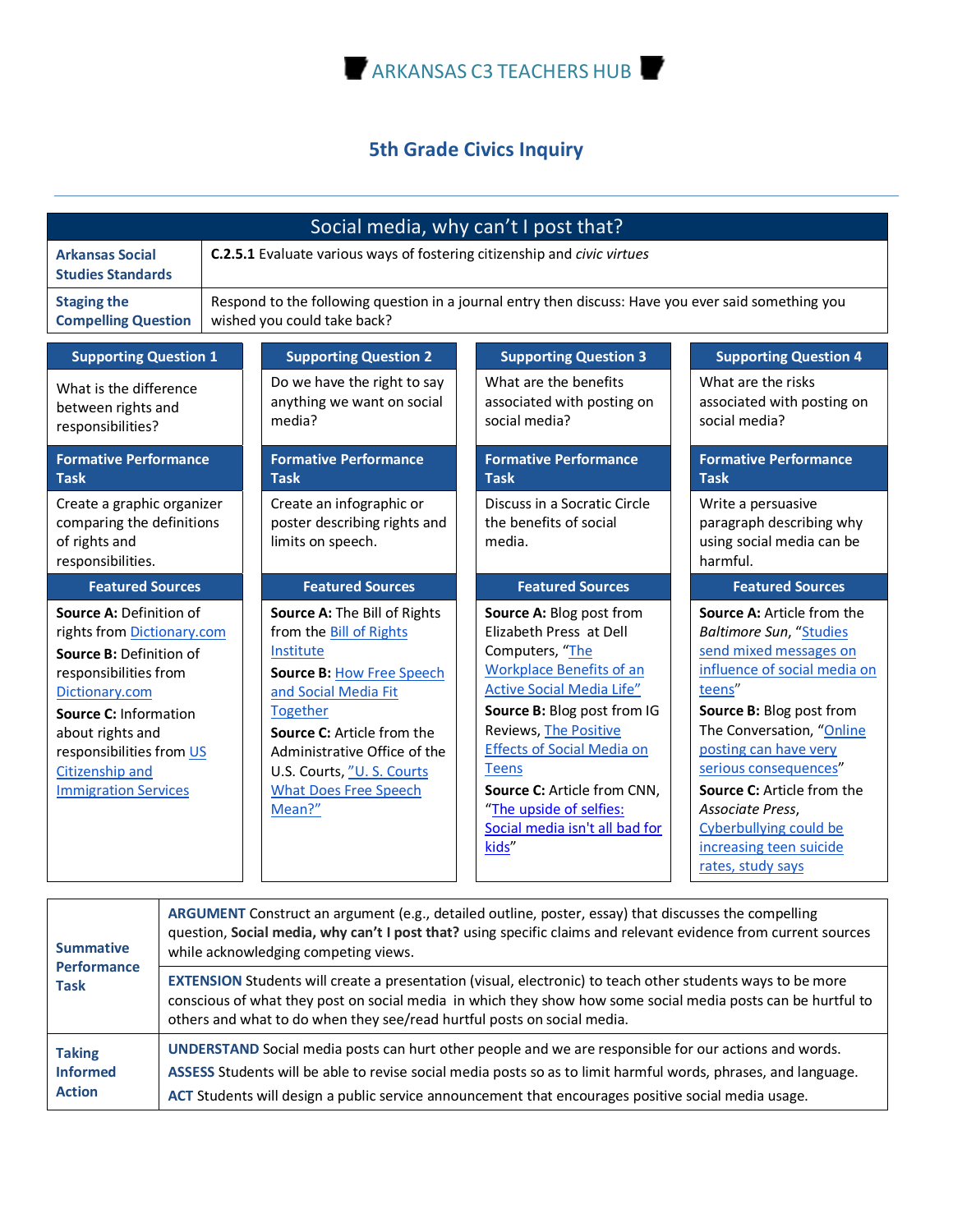

#### **Overview**

#### **Inquiry Description**

This inquiry leads students through an investigation of rights and responsibilities involved when posting to social media. By investigating the compelling question "*Social media, why can't I post that?***"**, students evaluate the power of the written word, its effect on others, and civic responsibility toward others. The formative performance tasks build on knowledge and skills through the course of the inquiry and help students understand there are limits to freedom of speech when it adversely affects others. Students create an evidence-based argument about those limits and why they should not post anything they want whenever they want.

In addition to the Arkansas Curriculum Framework for Grade 5 listed on the one-page blueprint, this inquiry highlights the following student learning expectations from the Civics strand

**C.3.5.2** Evaluate ways rules and laws change society and reasons why people change rules and laws at the local, state, and federal levels

**C.1.5.1** Examine foundational documents of the United States government (e.g., Magna Carta, English Bill of Rights, Mayflower Compact, Declaration of Independence, Articles of Confederation, U.S. Constitution)

In addition to the Key Idea listed previously, this inquiry highlights the following Conceptual Understanding:

**D2.Civ.9.3-5.** Use deliberative processes when making decisions or reaching judgements as a group. **D2.Civ.10.3-5**. Identify the beliefs, experiences, perspectives, and values that underlie their own and others' points of view about civic issues.

**D2.Civ.13.3-5.** Explain how policies are developed to address public problems.

Note: This inquiry is expected to take **eight** 40-minute class periods. The inquiry time frame could expand if teachers think their students need additional instructional experiences (i.e., supporting questions, formative performance tasks, and featured sources). Teachers are encouraged to adapt the inquiries in order to meet the needs and interests of their particular students. Resources can also be modified as necessary to meet individualized education programs (IEPs) or Section 504 Plans for students with disabilities.

#### **Structure of the Inquiry**

In addressing the compelling question "*Social media, why can't I post that***?**" students work through a series of supporting questions, formative performance tasks, and featured sources in order to construct an argument supported by evidence while acknowledging competing perspectives.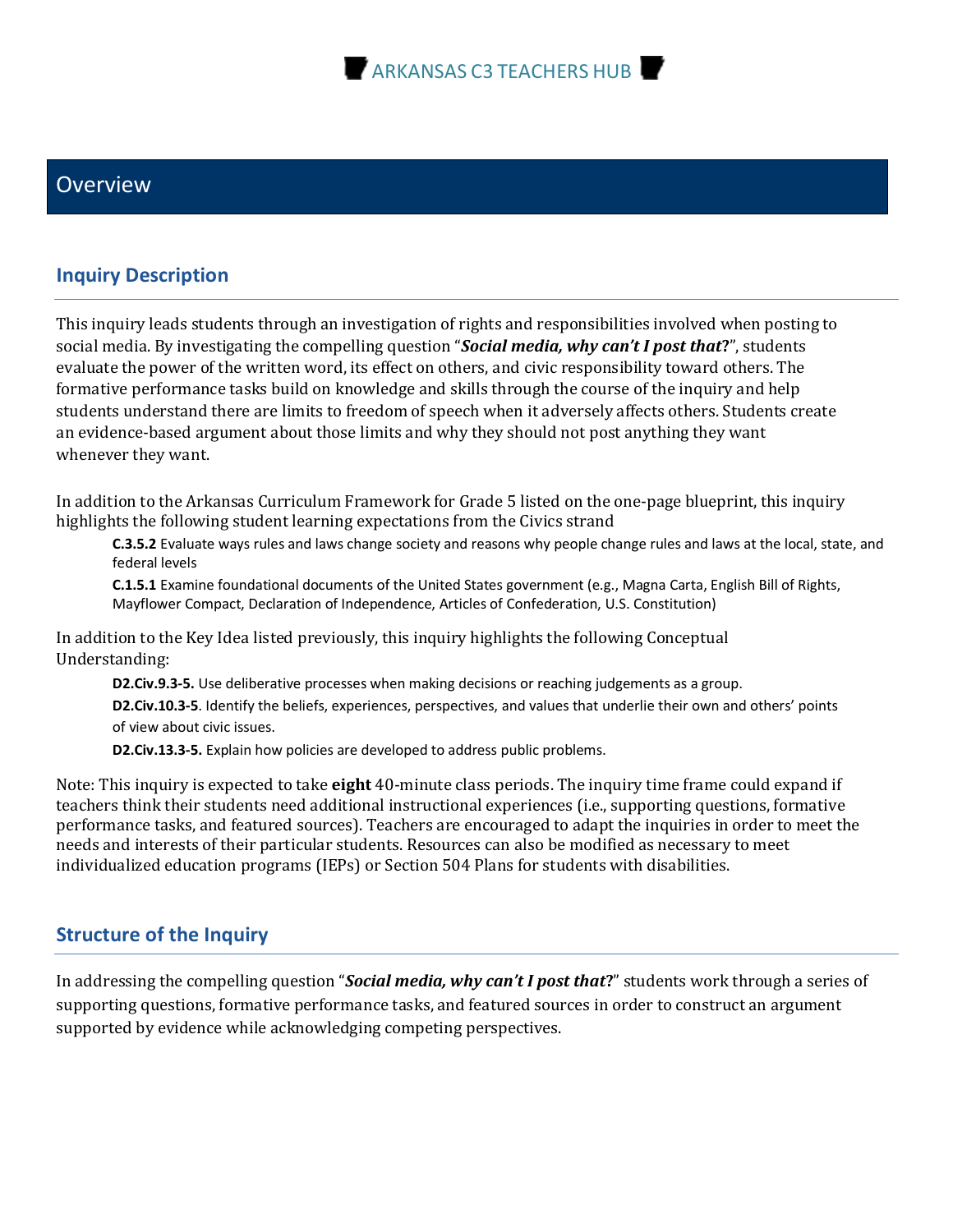# Staging the Compelling Question

In staging the compelling question, "*Social media, why can't I post that*?" teachers may prompt students by asking, "Have you ever said something you wished you could take back?" After students have responded to the question in a journal entry, discuss the responses in class. Students could also create a T-chart listing advantages of speaking to people in person and disadvantages of speaking to people only through writing. The discussion that follows should include both advantages and disadvantages of verbal and written conversations/comments. The topics of discussion should be guided by the student journal entries or T-charts and address such as things as: being able to see the reaction of someone, the impact of tone (verbal or written), choice of words, anonymity and its effect on content and word choice.

#### Supporting Question 1

The first supporting question—"What is the difference between rights and responsibilities?"—has students create a graphic organizer comparing the definitions of rights and responsibilities. The featured sources for this question introduce the student to the definitions of rights and responsibilities, and then compare how these terms are used in analyzing rights and responsibilities of citizens.

**Source A:** Dictionary.com contains a definition of rights. Any dictionary could be substituted. **Source B:** Dictionary.com contains a definition of responsibility. Any dictionary could be substituted.

**Source C:** US Citizenship and Immigration Services links directly to the Department of Homeland Security. This site highlights the rights and responsibilities of citizens in the United States.

## Supporting Question 2

For the second supporting question—"Do we have the right to say anything we want on social media?"—students create an infographic or poster describing rights and limits on speech. In addition to the resources from the previous supporting question, the featured sources provide students with additional materials that allow them to examine the Bill of Rights and additional laws that impact speech. **Source B** The article How Free Speech and Social Media Fit Together is lengthy for grade 5 students to read in its entirety. A suggestion for paring down the article is to have students read different sections of the article, for example this article could be divided into 5 segments; the section on employee generated content could easily be eliminated for this inquiry. The other reading sections could be divided as such: 1) opening sentence to "Speech" is More than Written or Spoken Words 2) "Speech" is More than Written or Spoken Words to What is NOT Protected Speech? 3) What is NOT Protected Speech? to How Free Speech and Social Media Fit Together 4) skip Employee Generated Content and begin with Managing Defamatory Speech to the conclusion. Note: teachers may need to discuss some vocabulary words such as detrimental, chaff, abridging, defamatory, advocating, etc.

**Source A:** Bill of Rights Institute. This link is the Constitution's Bill of Rights. This document establishes the foundation for rights of Americans.

**Source B:** How Free Speech and Social Media Fit Together is an article by attorney Sara F Hawkins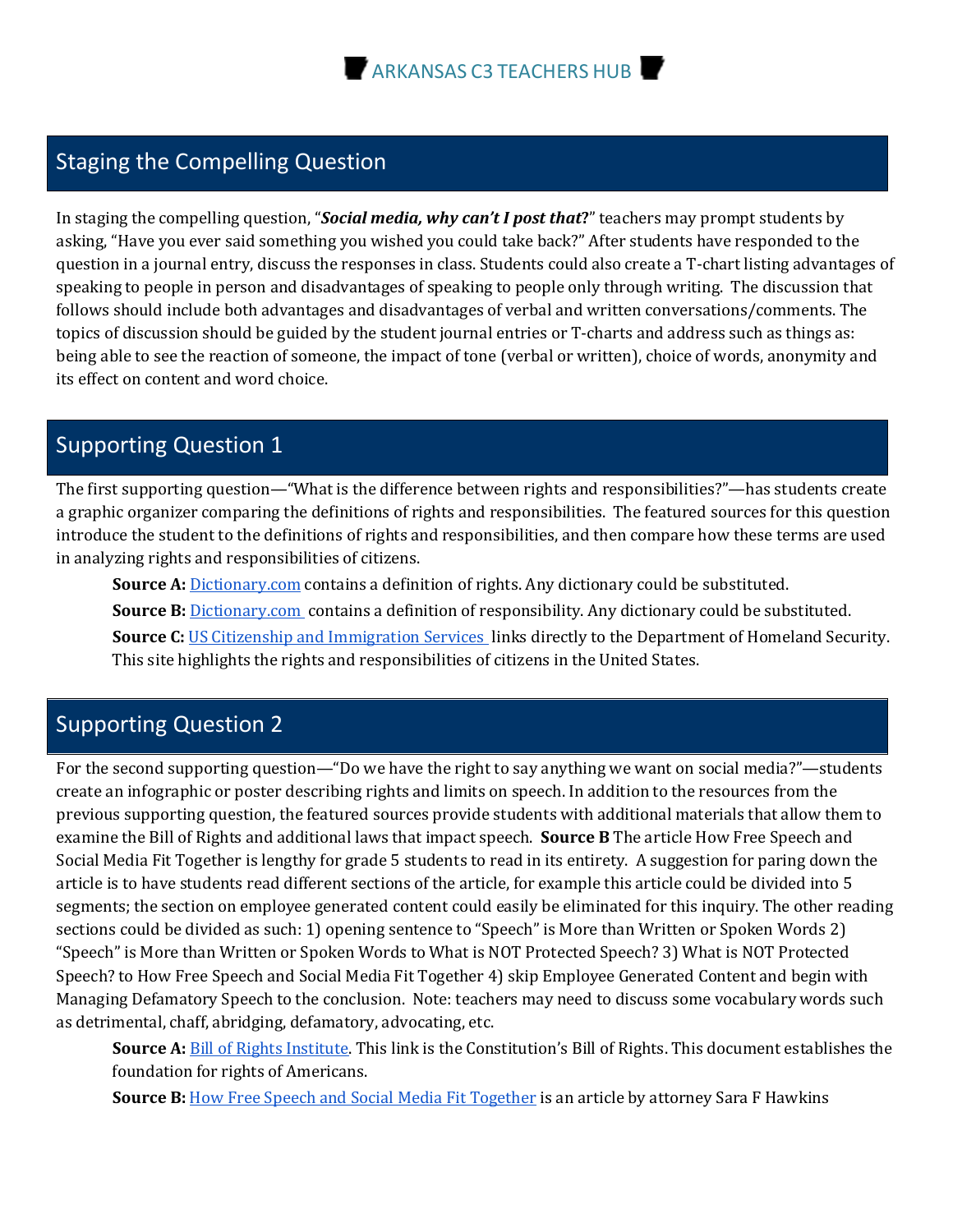

describing situations where the 1st Amendment provides protection of speech, and speech that falls outside of the 1st Amendment.

**Source C:** U S Courts What Does Free Speech Mean? is produced by the Federal Judiciary. This document references the specific laws that impact freedom of speech.

## Supporting Question 3

The third supporting question—"What are the benefits associated with posting on social media?"—asks students to discuss in a Socratic Circle the benefits of social media. In addition to the previous featured sources, the sources for this task highlight the positive impact that social media can have on a teen's life. The Source B article is a little lengthy, but easy to read. It could easily be divided into sections as with Source B in Supporting Question 2. Students could read their section individually and compare notes and their takeaways.

**Source A:** The Workplace Benefits of an Active Social Media Life Use the image or graphic that shows various reasons why social media is used.

**Source B:** The Positive Effects of Social Media on Teens is an article that describes the positive effect that social media can have on students.

**Source C:** is a link to an article from CNN indicating social media can provide support for students.

#### Supporting Question 4

For the fourth supporting question—"What are the risks associated with posting on social media?"—students write a persuasive paragraph describing why using social media can be harmful. In addition to the resources from the previous supporting question, the featured sources provide students with additional materials that allow them to evaluate the negative impact of social media. When accessing Newsela articles teachers are asked to join or sign in to read the entire article; however, there is no cost for using Newsela as it is a free resource for teachers..

**Source A:** Studies send mixed messages on influence of social media on teens is a *Baltimore Sun* article 6-14-17 adapted by Newsela staff. It warns students of potential negative effects of social media.

**Source B:** Online posting can have very serious consequences by Thao Nelson, The Conversation, adapted by Newsela staff 07/26/2017. This is a cautionary source describing the potential lasting impact of social media posting. 

**Source C:** Cyberbullying could be increasing teen suicide rates, study says by the *Associated Press*, adapted by Newsela staff 11/16/2017 is an article that warns that cyberbullying can be a result of social media use.

#### Summative Performance Task

At this point in the inquiry, students have examined a variety of articles and infographics about the impact of social media. Students should be expected to demonstrate the breadth of their understandings and their abilities to use evidence from multiple sources to support their claims. In this task, students construct an evidence-based argument using multiple sources to answer the compelling question "Social media, why can't I post that?" It is